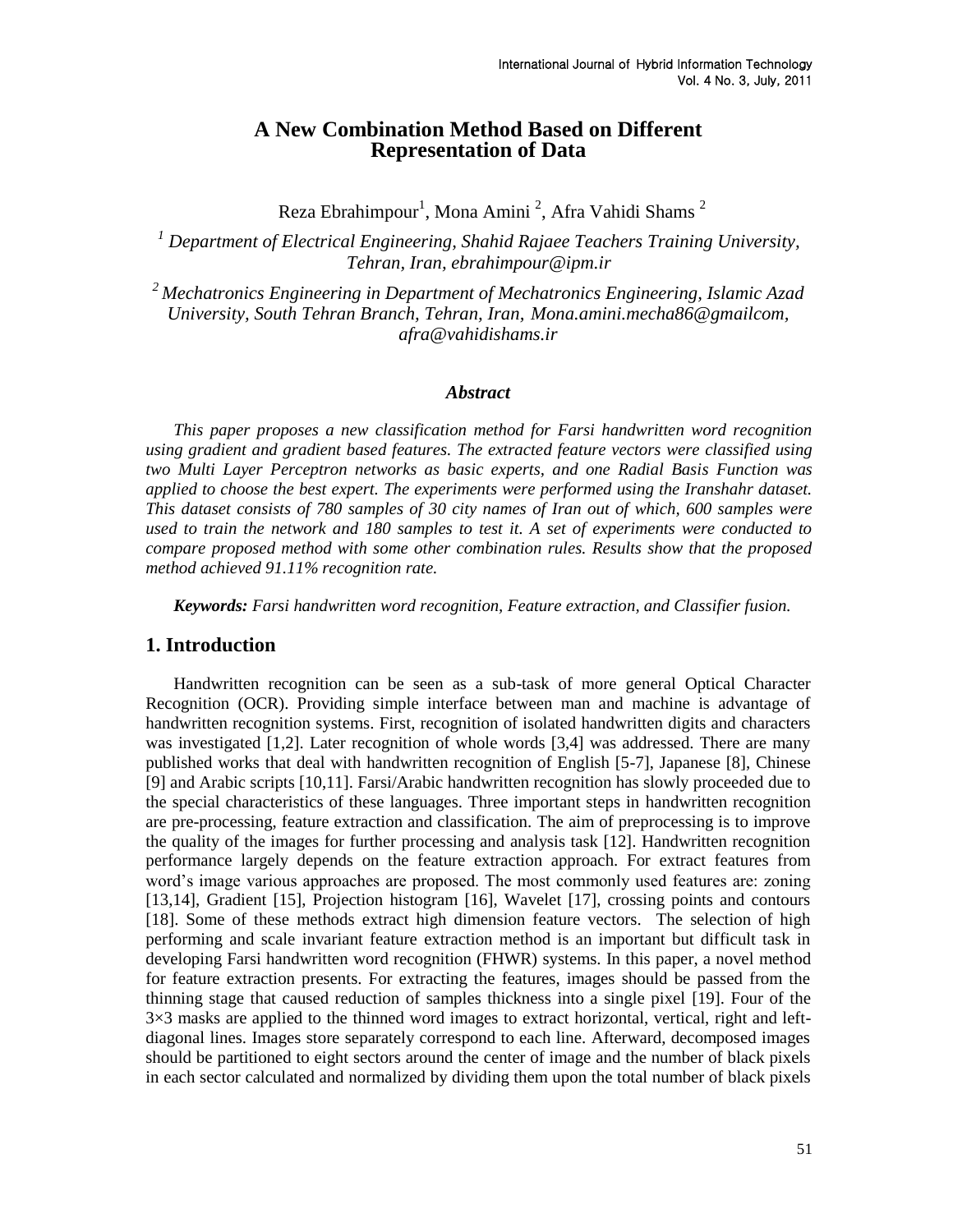in word images for feature vector. This method solves the problem of scale invariance, has a low feature dimension and high recognition rate.

In recent years, many new classifiers have been proposed and tested on various OCR databases. Improving recognition performance in difficult classification problems [20,21] is objective of multiple classifiers combination. There are two main strategies in combining classifiers: classifier selection and classifier fusion [22]. Classifier selection attempts to choose the best classifier for a given task. This method assumes that a classifier is an expert on a subset of the feature space. In classifier fusion assume that all classifiers are trained over the whole feature space [23-25]. In this paper, a templates based classifier fusion method is proposed to work out the handwritten word recognition problem. First, for training samples the decision profile matrix is constructed. Decision templates are composed with averaging observed decision profiles for each class among training. The higher similarity between decision profiles of test samples and the decision template for each class is causing the higher support for that class [26]. The decision templates fusion uses all classifier outputs to calculate the final support for each class. This method is in sharp contrast to most other fusion methods which use only the support for that particular class to make their decision. The paper is organized as follows. Section 2 introduces new feature extraction method. Section 3 describes proposed model for fusion in details. Simulations and results are discussed in section 4 and conclusions are presented in Section 5.

## **2. Correlation Reduction Strategies in Multiple Classifier Systems**

The The diagram in Figure 1 illustrates application of diverse classifiers which are used to build an ensemble system. There are various methods to create diversity between classifiers, which will be described in the following sections [23].



**Figure 1. Shows different stages in combination method. Structure of combining methods has four levels. Level A is Data level that uses different data subsets. Level B is Feature level, in which, different feature sets should be extracted from the input data. Level C is Classifier level, where the basic classifiers are and finally Level D is Combination level, where the combiner is set.**

Since classifiers are made through a training procedure, to get diverse ones, they should be trained differently. The training stage can be affected by representation of input patterns, training samples, learning procedure and supervision strategy. In addition, correlation reduction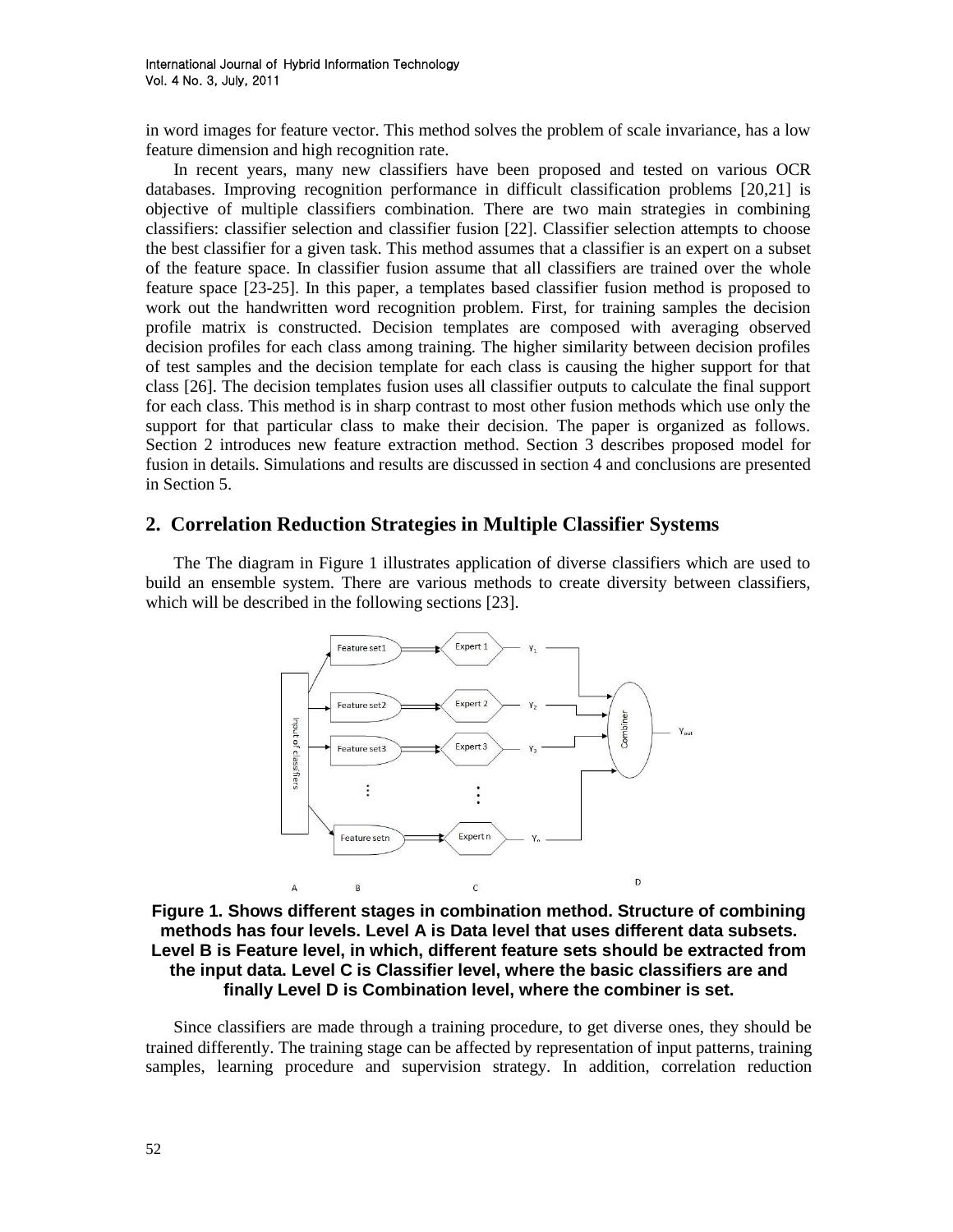techniques are based on these mentioned items. There are many different strategies to make diverse classifiers; some of them are explained as follows:

### **2.1. Different representation of patterns**

There are three ways to perform this task:

- 1. Using different feature sets or rule sets. This method is useful particularly when more than one source of information is available [23, 24].
- 2. Using decimation techniques Even when only one feature set exists, we can produce different feature sets [25] which can be used in training different classifiers by removing some parts of the set.
- 3. Feature set partitioning in a multi-net system

This method can be used when patterns include independent parts. For example, different parts of an identification form or a different handwritten of words or digits. In this case, patterns can be divided into sub-patterns each one can be used to train one of the classifiers. A theoretical property of neural networks is the fact that they do not need special feature extraction for classification. If the number of feature sets are too high and are applied to a single network, the curse of dimensionality may occur. To avoid this problem they should be divided into independent parts and each one will be applied as the input of a sub-network [26, 27].

#### **2.2 Different Learning Machines**

There are some free parameters in any learning machine which should be set during training. The final set of these parameters depend on the training set, so even for a given structure and an identical representation of patterns, different training sets could cause different generalizations. Using identical representation of patterns has the advantage that the decision boundary of individual classifiers is located in the same axis set (space). Therefore, the effect of each sample or expert in composite classifier can be investigated. In these circumstances correlation reduction is based on partitioning the main training set into a few subsets, and using these partitions to train different experts. If partitions are not overlapped, the classifiers will be more independent, but in most practical cases due to limited number of training samples, the partitions made by perturbing the original training set, may have some overlap [28].

#### **2.3 Different Labeling in Learning**

As mentioned earlier, to classify an input pattern, it should be assigned to one of the several possible classes. Based on this fact, in supervised learning various pairs of input- target are used. [29].

## **3. Feature Extraction**

One of the important stages in domain recognition is feature extraction. The performance of recognition largely depends on this stage. To extract features from an image of a word, a variety of approaches are proposed [48]. In this section, two more appropriate feature extraction methods for Farsi handwritten recognition are described.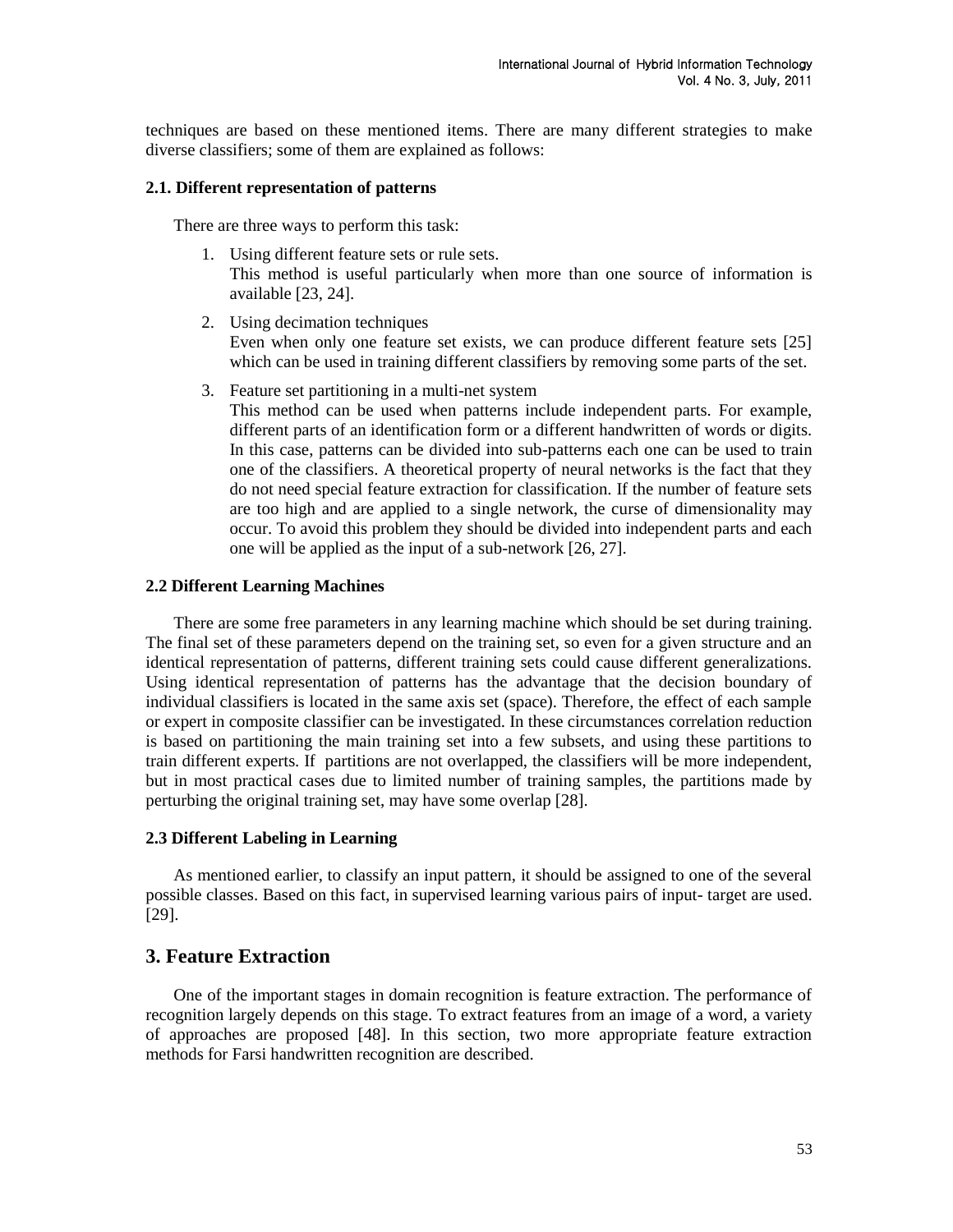#### **3.1. Gradient**

For this type of feature, Sobel filters for grey scale images are used. They are two types of masks, which are used to distinguish horizontal and vertical edges .The absolute value of the filtered image is used to derive the feature, as well as the values of horizontal and vertical Sobel masks. The gradient vector is decomposed into eight Freeman directions, if not consistent with any of them, the vector will be projected into the nearest two Freeman directions. The image is divided into 8 sub-images and for each sub-image, by applying the Gaussian mask features are extracted [1, 30, 31].

#### **3.2. Gradient Based Feature Extraction Method**

To extract the gradient based features, images should be binarized and passed through the thinning stage. This stage causes the thickness of samples be reduced into a single pixel. Thinned word images decompose into four separate images by applying four masks. These masks separate the 0, 45, 90 and 135 degree lines from word images and corresponding to each degree, images store separately. Afterwards, decomposed images should be partitioned to eight sectors around the center of image and the number of black pixels in each sector should be calculated and normalized by dividing them upon the total number of black pixels in word images and will be used as a feature vector [2].

#### **3.3. Principal Component Analysis (PCA)**

In some situations, the dimension of the input vector is large, and the components of the vectors are highly redundant. In this situation it is useful to reduce the dimension of the input vectors which causes less computational load. An effective procedure for performing this operation is principal component analysis. PCA allows us to compute a linear transformation that maps data from a high dimensional space to a lower dimensional space [29, 32].

#### **3.4. Linear Discriminate Analysis (LDA)**

LDA features are extracted by projecting original intensity images onto discriminate vectors. Linear discriminate analysis is a well known method for estimating a linear subspace with good discriminative properties. The idea is to find a projection of the data where the variance between the classes is large compared to the variance within the classes [26, 27].

## **4. Proposed New Combination Method Based on Different Representation of Data**

As mentioned there are so many different ways to extract the futures. The results for some of the most applicable methods in Farsi handwritten recognition with a Multi Layer Perceptron (MLP) categorization was calculated in each class that the results have been shown in Figure 2. According to Figure 2, within the best methods Gradient and Gradient based methods complete each other, as the classes which were not properly recognized by a feature is suitably identified by the other one.

By these two features, the inputs for this problem can be divided into two categories with 15 classes. This structure is shown in Figure 3.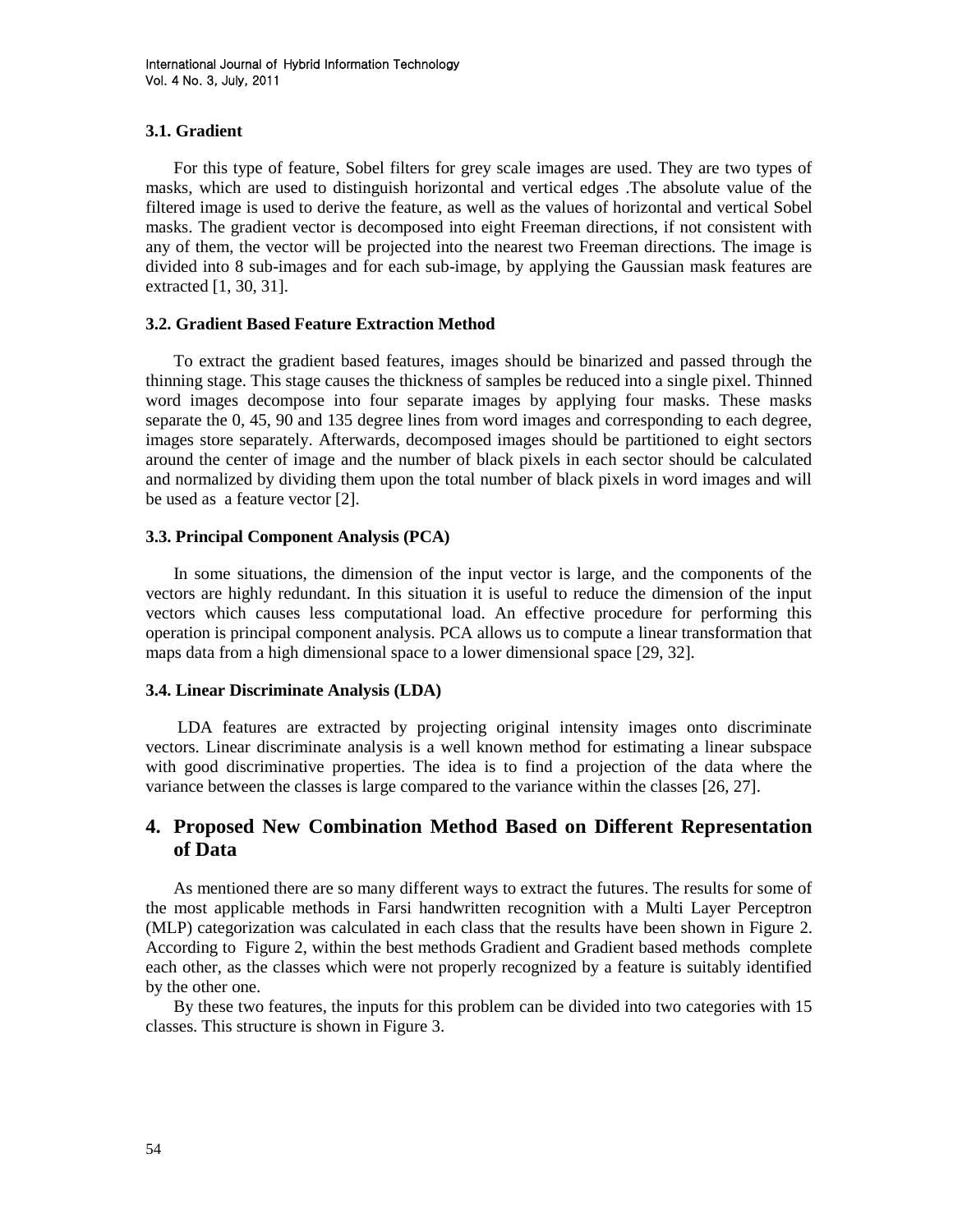

**Figure 3. Primary Structure of Proposed Method** 



#### **Figure 2: Results of the best feature extraction methods for 30classes of Farsi handwritten problem. Shown in the following order Histogram, Gradient, Gradient based, Zoning and discrete cosine transform.**

According to the above figure the problem is splitted intot two categories with different features. As dimensions of the input are not the same, the features were initially changed by PCA=30 and then by LDA to reach to a uniform feature dimension. One of the most prominent characteristics of the latter feature is to make the patterns within the same class close to each other and apart different classes from each other. Each of these features will be given to an MLP with an individual structure from the others. As each of these MLPs was involved in re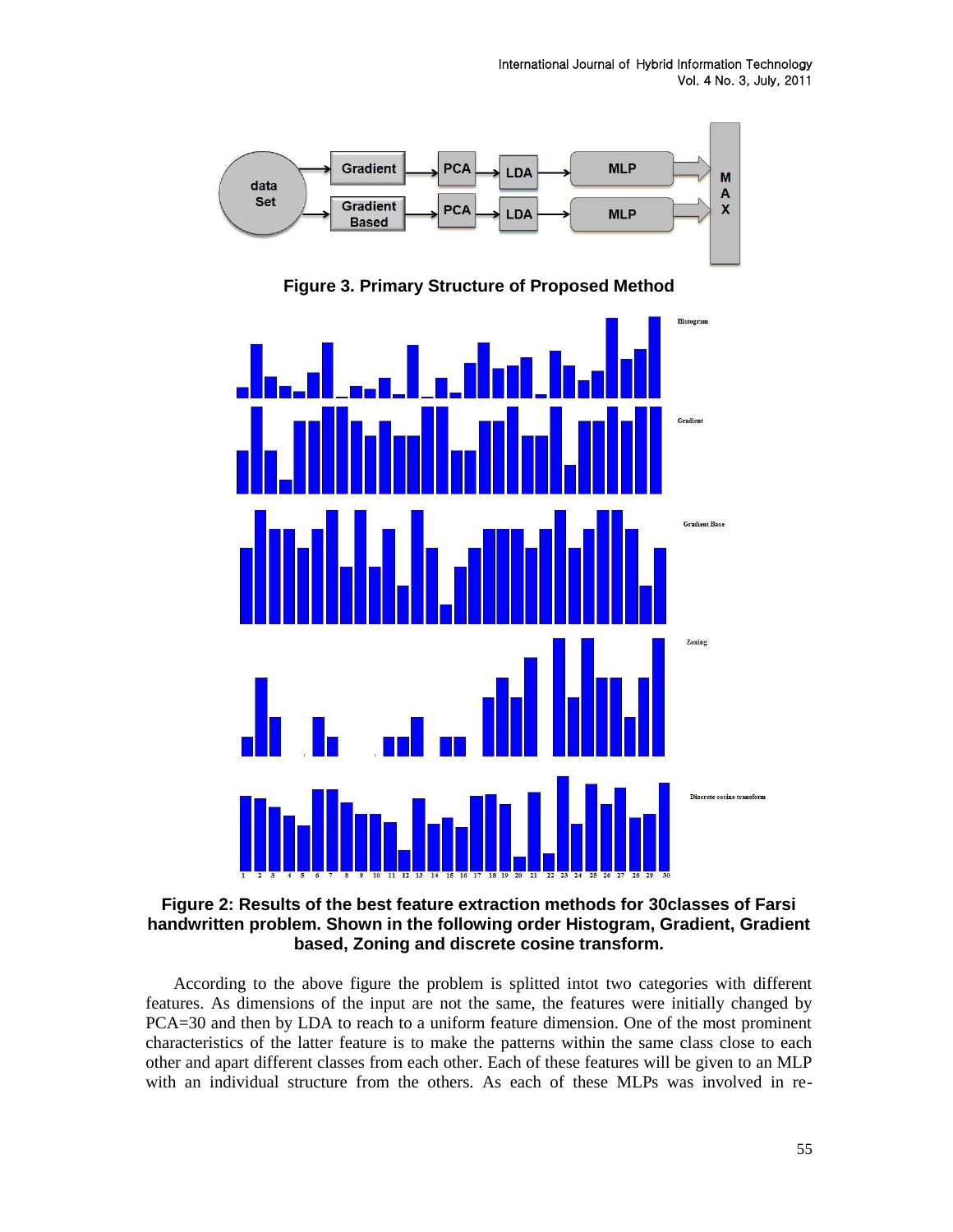identification of a 15-class problem, the results of each of them will be a fifteen-element vector which will be transferred to maximum operator together with the results of the other MLP, and the winner class will be selected. To complete the proposed procedure, a selective Radial Basis Function (RBF) network was allocated to help the decision making. This network solves the task as a two-class problem. In such a way that includes two neurons in the output layer, each one refers to one of the basic experts. The greatest value of these two shows the more effective MLP. This MLP is being weighed by the value of the corresponding neuron. Later on, the results of the chosen MLP will be sent to the maximum operator and the winner class is selected. The proposed structure is shown in Figure 4.



**Figure 4. Final Structure of Proposed Method** 

# **5. Experimental Results**

The proposed combining method which is introduced in this research was tested on a dataset of names of the cities of Iran (Iranshahr dataset). The Iranshahr dataset consists of 780 samples out of 30 names of the cities. For each name 26 samples are available which were written by 26 different persons. In this paper 20 samples had been selected for training and 6 for test, so training set consists of 600 samples and test set is made up of 180 samples. All of the samples are



Sample from test set

**Figure 5.Some Sample Images.**

As described in the previous section, the MLP is used as the base classifier with one hidden layer that it is trained using the back–propagation algorithm minimizing the squared error criterion.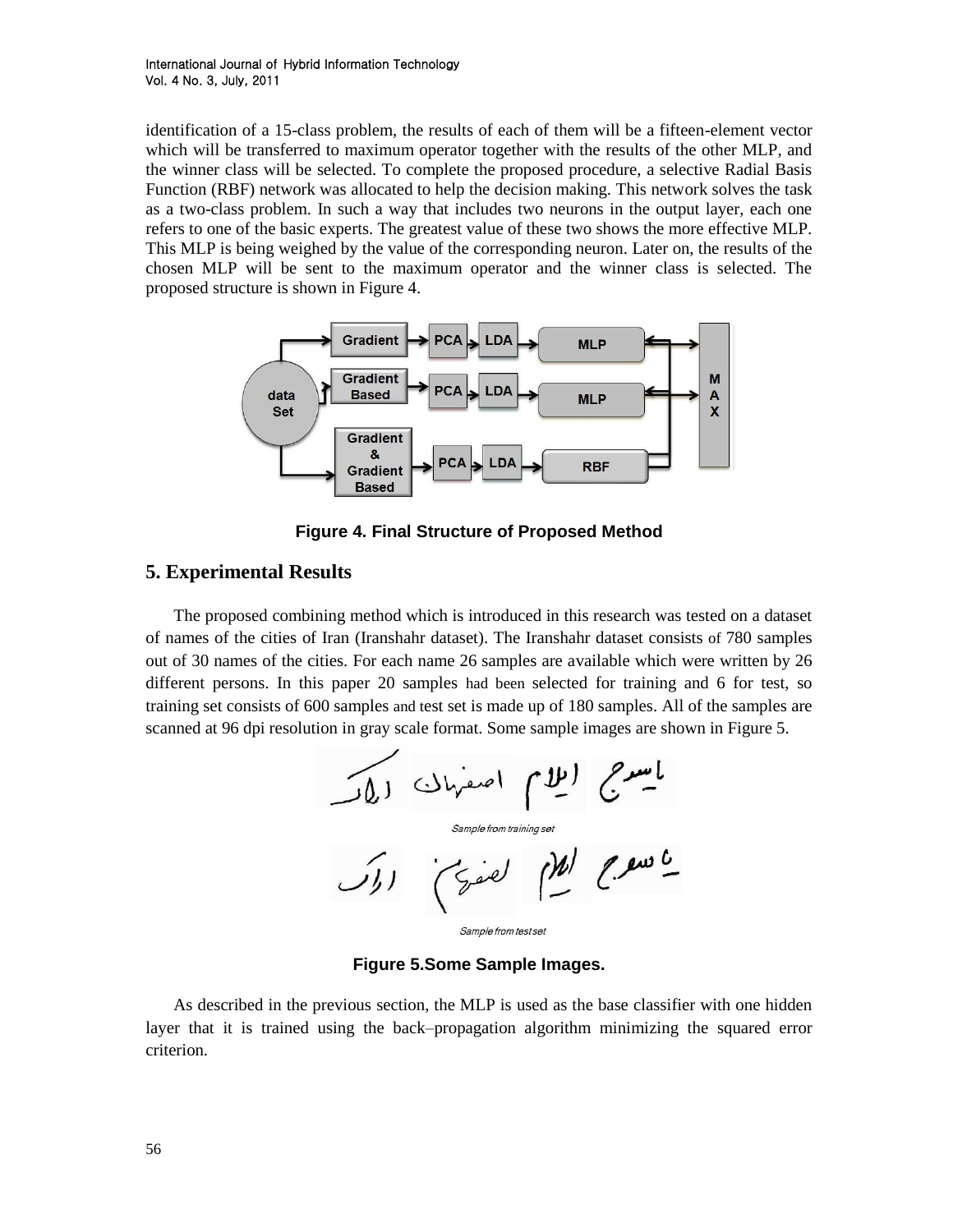Each MLP is being trained by different learning sets, one of them being trained by the result of Gradient feature and the other by Gradient based feature. Since these two feature sets have different dimensions, PCA algorithm had to be taken before they could be used as a base classifier input. Results of different PCAs are shown in Table1.

|                    | 10    | . .<br>20 | 30    | Average<br>Accuracy | Rank |
|--------------------|-------|-----------|-------|---------------------|------|
| Gradient           | 51.41 | 63.2      | 64.5  | 59.7                |      |
| Proposed<br>method | 67.52 | 74 74     | 75.73 | 72.66               |      |
| Rank               |       |           |       |                     |      |

**Table1. Different PCAs Calculated for Equalizing the Dimensions of Features and Choosing the Best PCA**

As the above table shows, PCA=30 is the best one. At the next step the MLPs of two base experts had 30 input nodes due to dimension of feature vector, and 15 output nodes corresponding to 15 classes. The selector section has 60 input nods and 2 output nods.

The MLP has different learning parameters, such as; number of epochs, learning rate and number of neurons in hidden layer. The required number of epochs to reach the highest recognition rate was estimated by four-fold cross validation on the training set. Figure 6 shows the diagram of selected epochs and in Table 2 the best topologies for base classifiers are shown. Note that experiment has been repeated 10 times and the best structure for basic experts have been chosen.



**Figure 6. Diagram of Selected Epochs**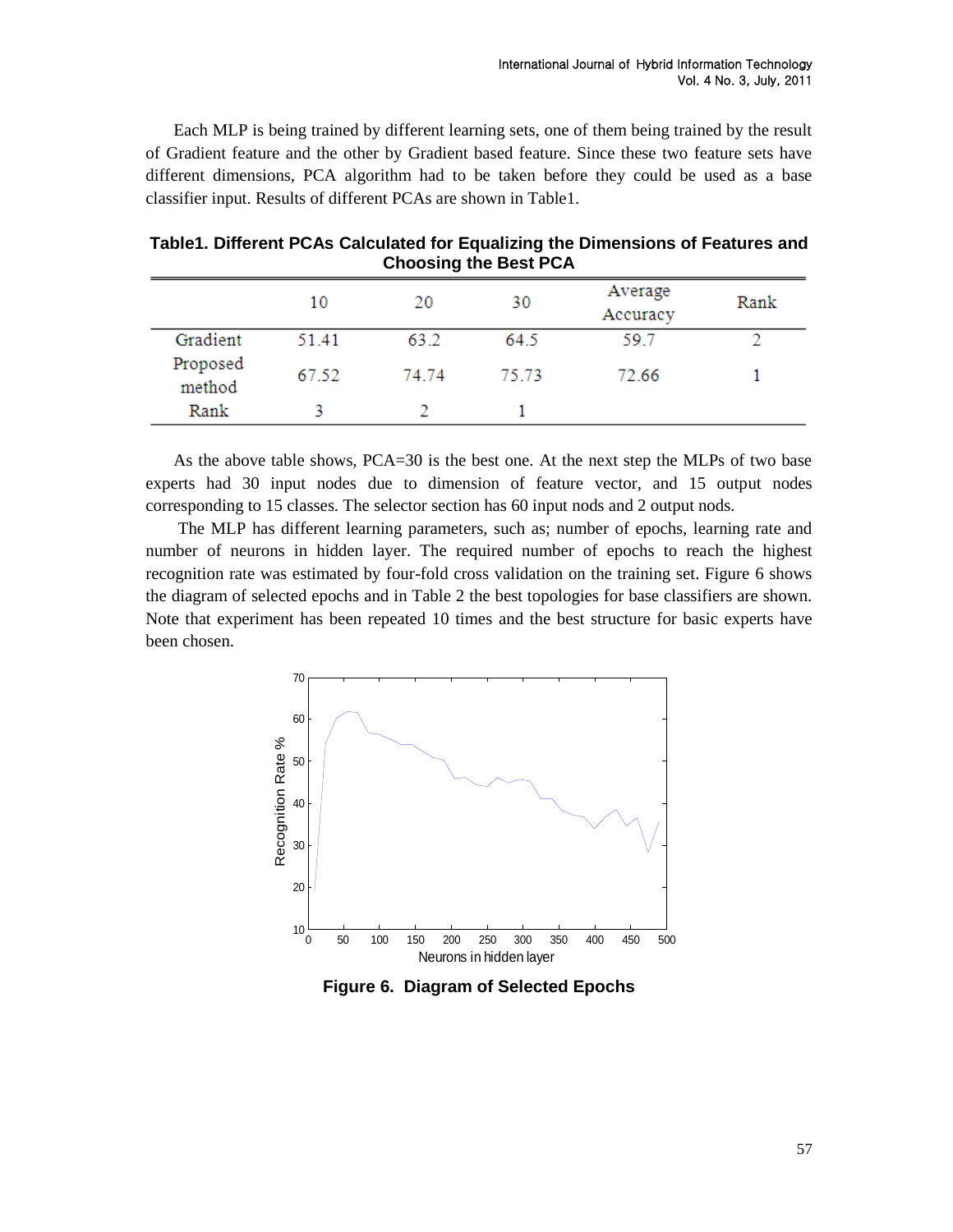### **Table 2- Shows the best topologies for base classifiers to have the highest recognition rate. Note that experiment has been repeated 10 times to get the recognition rates.**

|               | <b>Structure</b> | Performance |
|---------------|------------------|-------------|
| First Expert  | 30:40:15         | 74.05       |
|               | Eta:0.1          |             |
|               | Epoch: 400       |             |
| Second Expert | 30:40:15         | 76.27       |
|               | Eta:0.1          |             |
|               | Epoch: 400       |             |

To find the best structure for proposed method, different structures were examined and the best form was chosen.

| Structure | Expert1    | Expert2    | Selector   | Performance |
|-----------|------------|------------|------------|-------------|
|           | <b>MLP</b> | <b>MLP</b> | <b>MLP</b> | 80.5        |
|           | 91.3       | 93.17      | 82.34      |             |
| 2         | KNN        | <b>KNN</b> | <b>KNN</b> | 82.22       |
|           | 76.12      | 76.12      | 87         |             |
| 3         | <b>RBF</b> | <b>RBF</b> | <b>RBF</b> | 88.61       |
|           | 87.65      | 89         | 93.7       |             |
| 4         | <b>MLP</b> | <b>MLP</b> | <b>RBF</b> | 91.11       |
|           | 93.45      | 95         | 96.6       |             |

**Table 3. Different Structures and the Associated Results for the Proposed Procedure.**

According to the above table, three structures were tried out for basic and selector experts, Multi Layer Perceptron, Radial Basis Function and K-Nearest Neighbor are assessed. According to the results, the MLPs as basic expert and RBF as selector had higher percentage which resulted in a recognition rate of 91.11 percent.

To show the robustness of the proposed method, the result was compared with some other combining methods. Each of these methods applies four basic experts. The results of recognition domain for different methods on Iranshahr dataset are shown in Table 4.

**Table 4. The Results of Recognition Domain for Different Methods on Iranshahr Dataset**

| Fusion<br>methods                            |  |  |       |        | Min Max Product Sum Averaging Weighted Genetic Stack<br>Averaging Algorithm Generalization |
|----------------------------------------------|--|--|-------|--------|--------------------------------------------------------------------------------------------|
| Gradient 75.78 79.22 81.1 68.33 80.34        |  |  | 83.22 | 87.78  | 879                                                                                        |
| <b>Gradient</b> 82.94 85.22 88.5 87.38 88.22 |  |  | 88.77 | -88.97 | 89.12                                                                                      |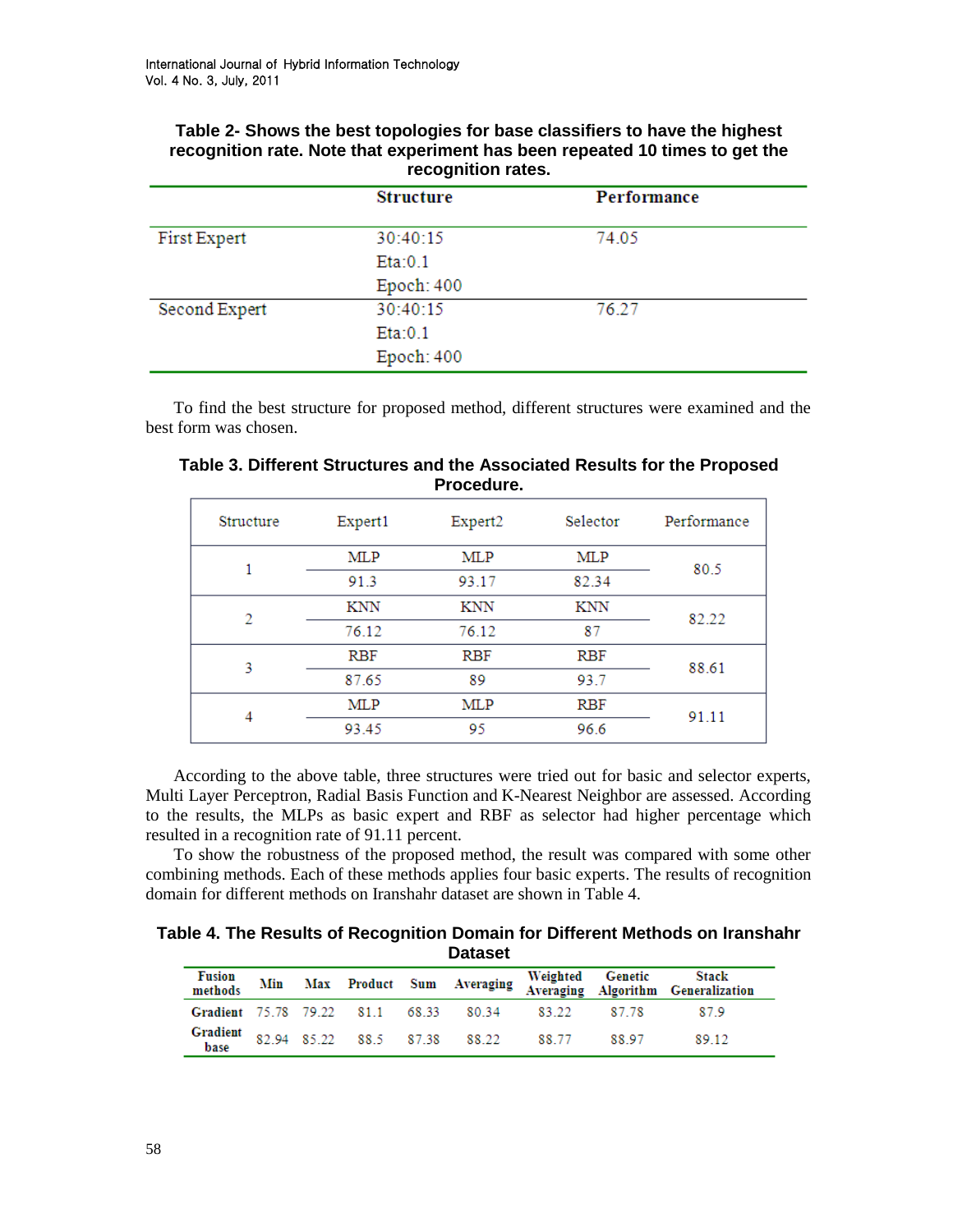After comparing the best performances in both Tables 3 and 4 robustness, of the proposed method became obvious. Proposed method has %1.99% improvement in recognition rate.

#### **6. Conclusion**

This paper presented a new combination method for Farsi handwritten word recognition. The proposed method consists of two stages, the first stage applies two basic experts and the second one includes only one selector. For the basic experts, Multi Layer Perceptron (MLP) and for the selector, Radial Basis Function (RBF) was used. In order to evaluate the proposed method, the result was compared with some other combining methods. The experiments were conducted on Iranshahr dataset and the proposed algorithm was validated with 91.11% of recognition rate.

## **References**

- [1] Sh. Abdleazeem, and E. EL-sherif, "Arabic handwritten digit recognition," IJDAR, Vol.11, pp.127-141, 2008.
- [2] R. Ebrahimpour, R. D. Vahid and B.M. Nezhad, "Decision Templates with Gradient based Features for Farsi Handwritten Word Recognition", International Journal of Hybrid Information Technology, 2010.
- [3] H. Choi, S.J. Cho, and J. H. Kim "Generation of Handwritten Characters with Bayesian network based On-line Handwriting Recognizers," Proceedings of the Seventh International Conference on Document Analysis and Recognition (ICDAR 2003) 0-7695-1960-1/03 \$17.00 © 2003 IEEE
- [4] F.ch Li and F. Guan: "heuristic Model Research on Decision Tree Algorithm". [Intelligent Interaction and](http://ieeexplore.ieee.org/xpl/mostRecentIssue.jsp?punumber=5375732)  [Affective Computing, 2009. ASIA '09. International Asia Symposium on](http://ieeexplore.ieee.org/xpl/mostRecentIssue.jsp?punumber=5375732) pp. 149 – 152, 2009.
- [5] DS. Lee, and SN. Srihari, "A theory of classifier combination: the neural network approach." Proceedings of the third international conference on document analysis and recognition, Montreal, Canada, pp. 42–5, 1995.
- [6] G. Giacinto, F. Roli, and L, Bruzzone, "Combination of neural and statistical algorithms for supervised classification of remote-sensing images," Pattern Recognition Letters, Vol. 21, pp. 385-397, 2000.
- [7] CJC. Burges, "A tutorial on support vector machines for pattern recognition," Knowl Disc Data Min, Vol. 2, pp.1–43, 1998.
- [8] G. M. FUNG, "Multi category Proximal Support Vector Machine Classifiers," Machine Learning, Vol. 59, pp. 77–97, 2005.
- [9] T.K. Ho, "Multiple classifier combination: Lessons and the next steps. In A. Kandel and H. Bunke editors, Hybrid Methods," Pattern Recognition. World Scientific Publishing, pp. 171–198, 2002.
- [10] L. I. Kuncheva, "Combining Pattern Classifiers, Methods and Algorithms," INC., PUBLICATION,2004.
- [11] R. Polikar, "Ensemble Based sysems in Decision Making". IEEE CIRCUITS AND SYSTEMS MAGAZINE, Vol. 06, pp. 1531-1636, 2006.
- [12] S.J. Soltysiak, "Visual information in word recognition: word shape or letter identities," in: Proceeding Workshop Integration of Natural Language and Vision Processing, pp. , 1994.
- [13] M. Leung, and A.M. Peterson, "Scale and Rotation Invariant Texture Classification," Proceeding International Conference Acoustics, Speech, and Signal Processing, pp. 461–165, 1991.
- [14] K. Woods, W.P. Kegelmeyer, and K. Bowyer, "Combination of multiple classifiers using local accuracy estimates," IEEE Trans. Pattern Anal. Mach. Intell, Vol.19 , pp.405-410, 1997.
- [15] L. Xu, A. Krzyzak, and C.Y. Suen, "Methods of combining multiple classifiers and their application to handwriting recognition,' IEEE Trans. Systems Man Cybernet. Vol.22, pp. 418-435, 1992.
- [16] K.-C. Ng, and B. Abramson, "Consensus diagnosis: a simulation study,' IEEE Trans. Systems Man Cybernet. Vol.22, pp. 916-928, 1992.
- [17] L. I. Kuncheva, James C. Bezdek, and Robert P.W. Duin, "Decision Templates for Multiple Classifier Fusion: An Experimental Comparison," Pattern Recognition, vol. 34, pp. 299-314, 2001.
- [18] L. Xu, A. Krzyzak, and C.Y. Suen, "Methods of combining multiple classifiers and their application to handwriting recognition," IEEE Trans. Systems Man Cybernet. Vol.22, pp. 418-435, 1992.
- [19] K.-C. Ng, B. Abramson, "Consensus diagnosis: a simulation study," IEEE Trans. Systems Man Cybernet. Vol.22, pp. 916-928, 1992.
- [20] R.A. Jacobs, M.I. Jordan, S.J. Nowlan, and G.E. Hinton, "Adaptive mixtures of local experts," Neural Comput. Vol.3, pp. 79-87, 1991.
- [21] L.A. Rastrigin, and R.H. Erenstein, "Method of Collective Recognition," Energoizdat, Moscow, 1982 .
- [22] E. Alpaydin, and M.I. Jordan, "Local linear perceptrons for classification," IEEE Trans. Neural Networks, Vol.7, pp. 788-792, 1996.